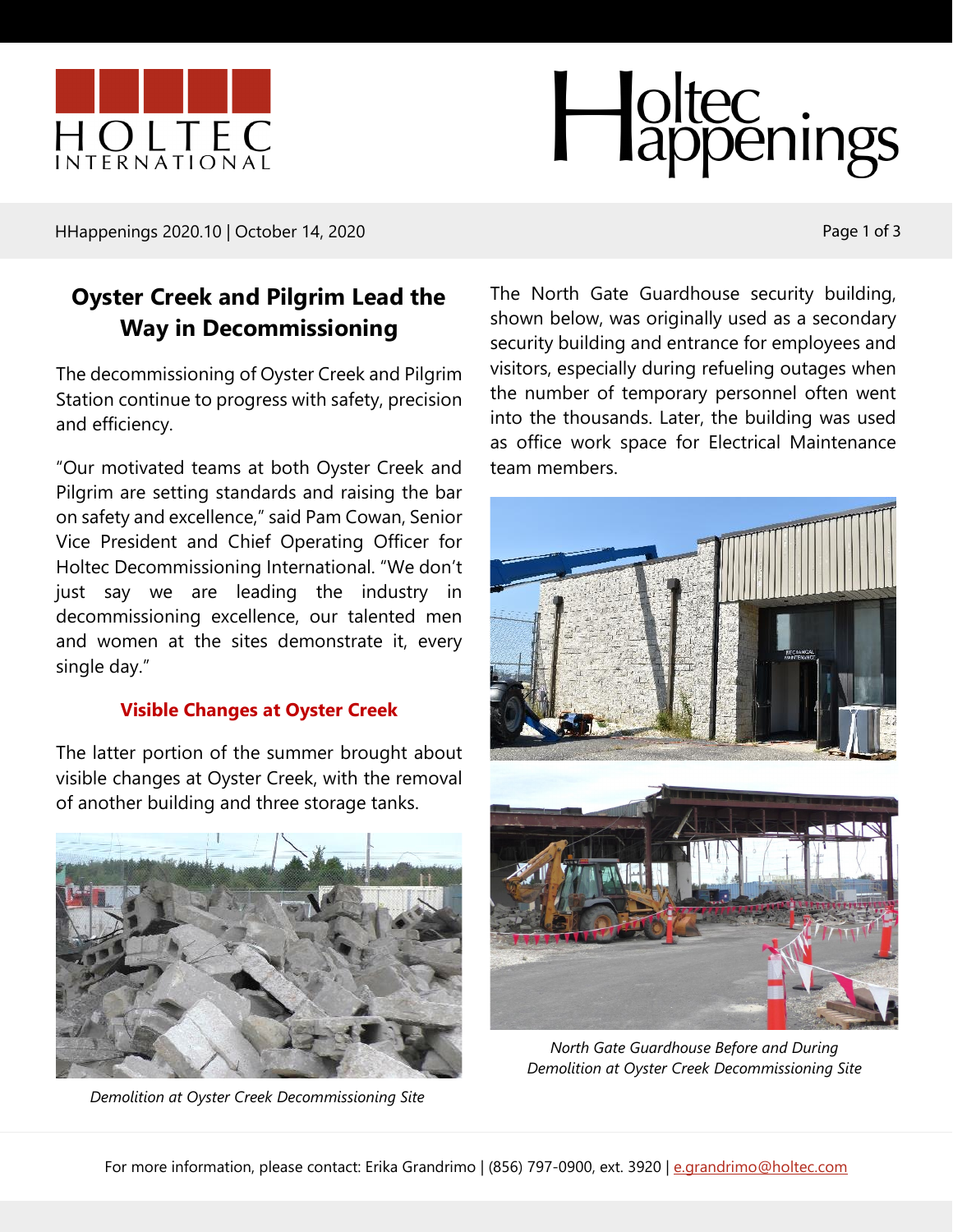



#### HHappenings 2020.10 | October 14, 2020 Page 2 of 3

In addition, a demineralized water storage tank was taken down, crushed and shipped for recycling, a lube oil tank was removed and transported in one piece for salvage, and the Torus Water Storage Tank was cut in pieces and removed.



*Torus Water Storage Tank Demolition at Oyster Creek Decommissioning Site*

### **Oyster Creek Waste Management: Committed to Reduce, Reuse, Recycle**

Holtec is commited to waste management. Since July of 2019, Oyster Creek has made 12 shipments of low-level radioactive waste – four in 2019 and eight so far this year – some 462,000 pounds. Of that, only 36,384 pounds  $-$  less than 8 percent  $$ was buried as radioactive waste. The remaining 92 percent was processed for volume reduction, released to landfills as clean waste or sent to metal recovery foundries for recycling.

It is not just radioactive waste that Oyster Creek works to conserve. Just as you follow the conservation rules of reduce, reuse and recycle for your household waste, Oyster Creek does the same for all its non-radioactive waste as well.

Here is a look at what Oyster Creek recycled in 2019:

- **118,360 pounds of co-mingled waste,** including paper, cardboard, glass, aluminum cans, etc.
- 77,000 gallons of oil from Oyster Creek's transformers before they were dismantled
- **•** Over 67,000 pounds of steel, aluminum and copper
- Over two tons of wood, 160 pounds of lamp lights (universal) and 1,600 pounds of coolant

# **Pilgrim Prepares for Reactor Vessel Segmentation**

Pilgrim is readying its Reactor Building Refuel Floor for its next milestone – vessel segmentation, where key components within the reactor vessel are removed, cut up and placed in sealed robust containers for removal and storage.

To prepare for segmentation, the Pilgrim Decommissioning Team first reassembled the dryer and separator in the reactor cavity. This